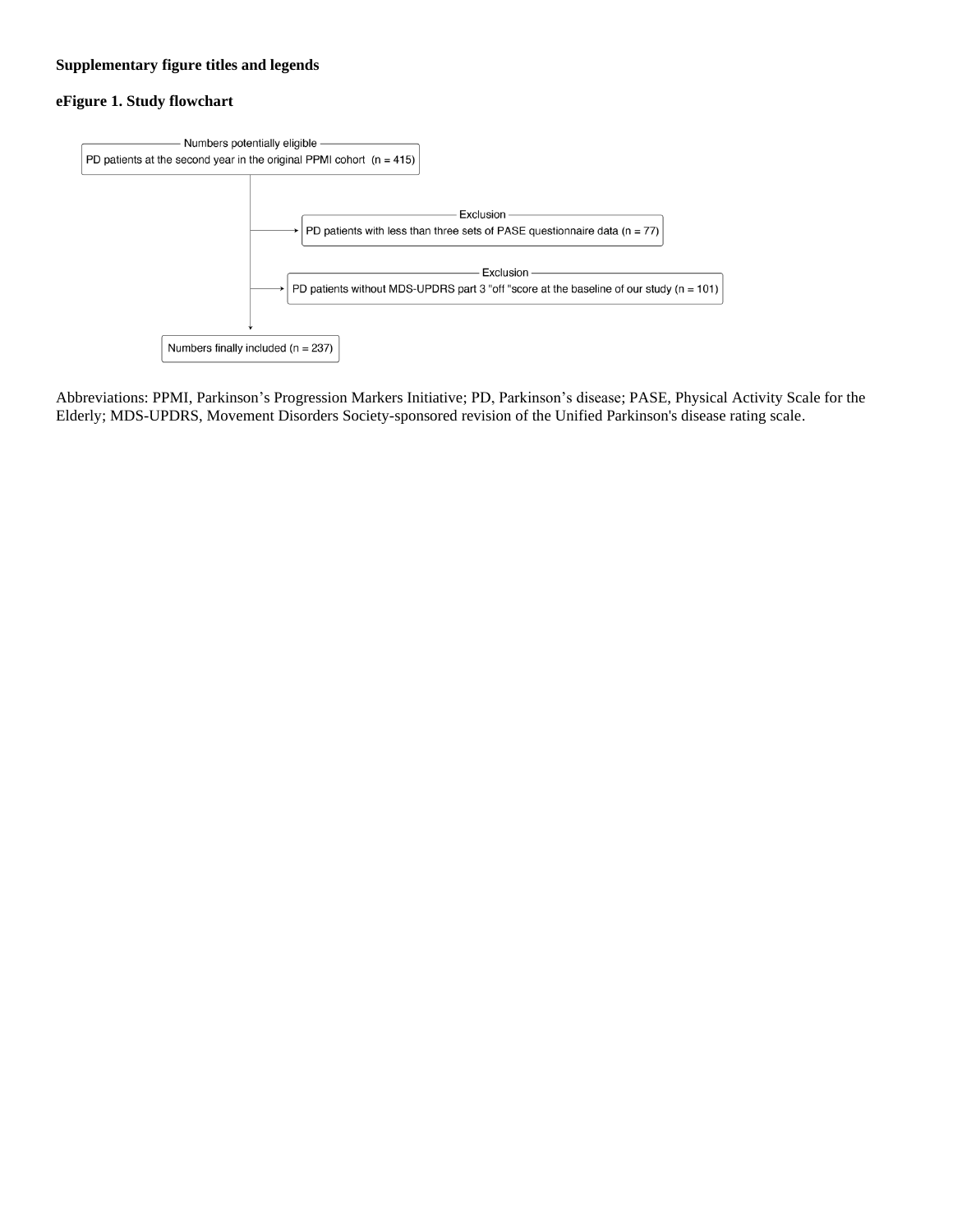#### **eFigure 2. Distribution of propensity scores and balance measures after propensity score matching for moderate-to-vigorous**

## **exercise levels**



At first, Parkinson's disease (PD) patients were dichotomized using the median of the average moderate-to-vigorous exercise levels. After propensity score matching, higher and lower regular moderate-to-vigorous exercise groups both consisted of 89 PD patients (A) and were matched such that standardized mean differences between all background factors fell well within a modest cut-off of 0.25 (B).

Abbreviations: MDS-UPDRS, Movement Disorders Society-sponsored revision of the Unified Parkinson's disease rating scale; PIGD, Postural Instability and Gait Disturbance; MOCA, Montreal Cognitive Assessment; HVLT-R, Hopkins Verbal Learning Test-Revised; JLO, Judgment of Line Orientation; LNS, Letter-Number Sequencing; SDMT, Symbol Digit Modalities Test; SCOPA-AUT, Scales for Outcomes in Parkinson's Disease-Autonomic; GDS, Geriatric Depression Scale; ESS, Epworth Sleepiness Scale; RBDSQ, REM sleep Behavior Disorder Screening Questionnaire; MSE-ADL, Modified Schwab & England Activities of Daily Living scale.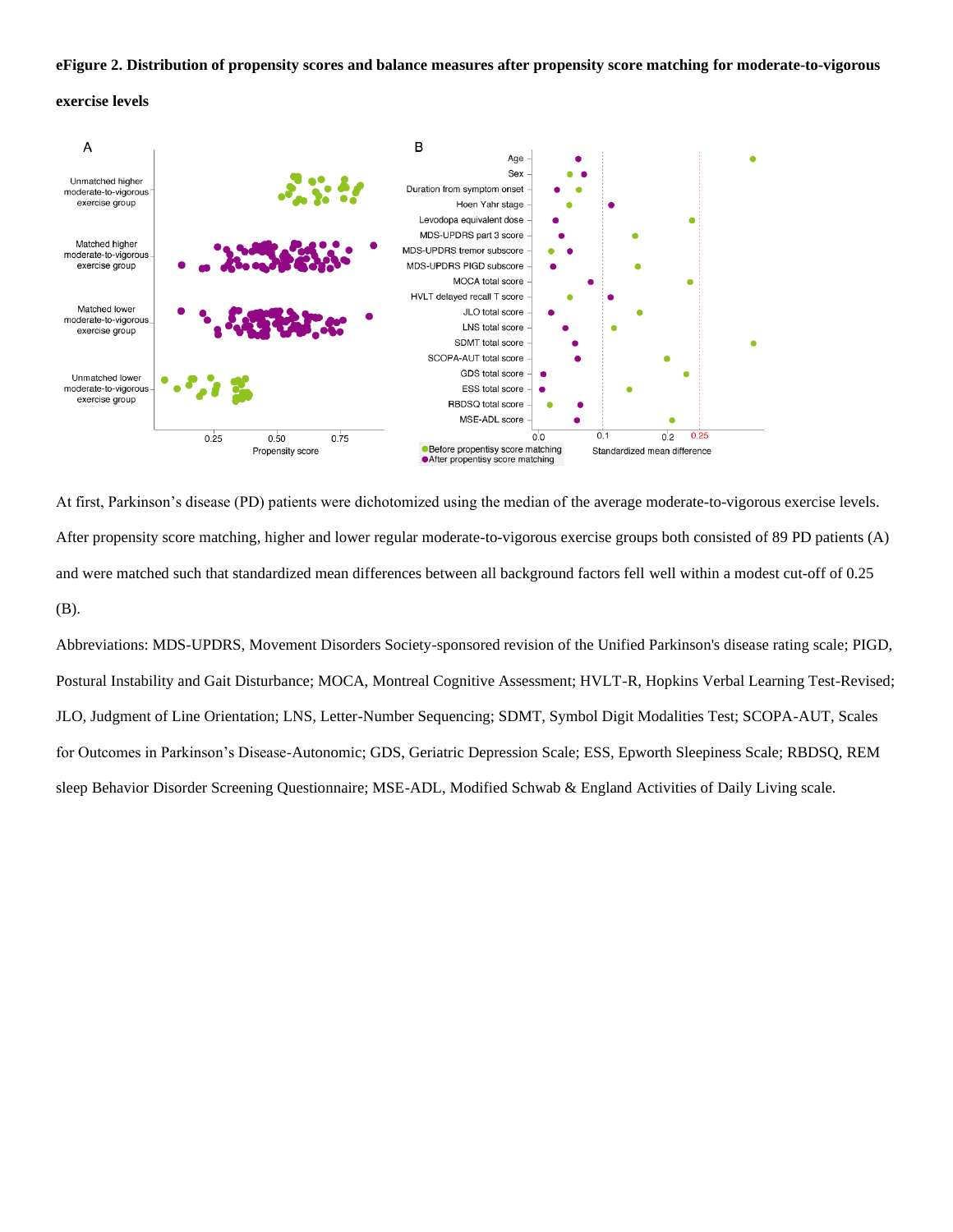#### **eFigure 3. Distribution of propensity scores and balance measures after propensity score matching for work-related activity**





At first, Parkinson's disease (PD) patients were dichotomized using the 75th percentile value of the average Physical Activity Scale for the Elderly work score. After propensity score matching, higher and lower regular physical activity groups both consisted of 50 PD patients (A) and were matched such that standardized mean differences between all background factors fell within a modest cut-off of  $0.25$  (B).

Abbreviations: MDS-UPDRS, Movement Disorders Society-sponsored revision of the Unified Parkinson's disease rating scale; PIGD, Postural Instability and Gait Disturbance; MOCA, Montreal Cognitive Assessment; HVLT-R, Hopkins Verbal Learning Test-Revised; JLO, Judgment of Line Orientation; LNS, Letter-Number Sequencing; SDMT, Symbol Digit Modalities Test; SCOPA-AUT, Scales for Outcomes in Parkinson's Disease-Autonomic; GDS, Geriatric Depression Scale; ESS, Epworth Sleepiness Scale; RBDSQ, REM sleep Behavior Disorder Screening Questionnaire; MSE-ADL, Modified Schwab & England Activities of Daily Living scale.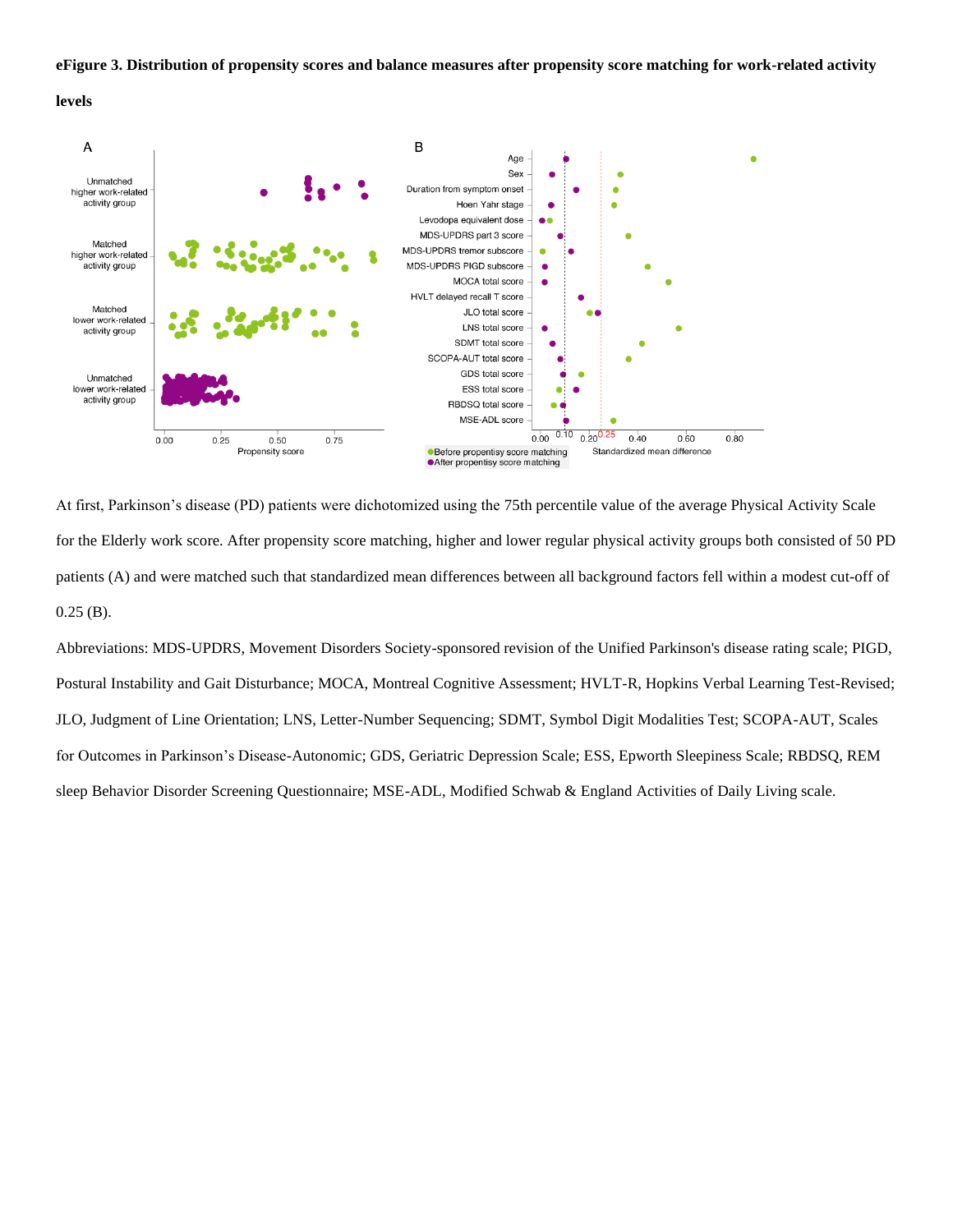### **Supplementary TABLES**

## **eTable 1. Baseline characteristics for Parkinson's disease (PD) patients with 5 years or less of follow-up or 6 years of follow-up**

|                                             | Follow up for 5 years or less, $N = 119T$ | Follow up for 6 years,<br>$N = 118^{1}$ | $P$ value <sup>2</sup> |  |
|---------------------------------------------|-------------------------------------------|-----------------------------------------|------------------------|--|
| <b>Baseline dates</b>                       | 2014/06/30 (2014/02/28-2014/12/16)        | 2013/07/31 (2013/05/31-2013/11/30)      | $< 0.001*$             |  |
| Age (years)                                 | 64.0 (56.0, 72.0)                         | 63.0(56.0, 69.0)                        | 0.22                   |  |
| Sex, Female                                 | 40(34%)                                   | 33 (28%)                                | 0.35                   |  |
| <b>Disease duration (years)</b>             | 4.0(3.0, 5.0)                             | 3.0(2.0, 4.0)                           | 0.025                  |  |
| <b>Hoen-Yahr stage</b>                      | 2.0(1.5, 2.0)                             | 2.0(1.0, 2.0)                           | 0.42                   |  |
| Levodopa equivalent dose (mg)               | 100.0(0.0, 300.0)                         | 100.0(0.0, 236.2)                       | 0.54                   |  |
| <b>PASE</b> leisure score                   | 48.1 (18.4, 107.6)                        | 50.4 (17.8, 77.0)                       | 0.49                   |  |
| <b>PASE</b> household score                 | 85.0 (50.0, 121.0)                        | 86.0 (51.2, 116.0)                      | 0.73                   |  |
| <b>PASE</b> work score                      | 0.0(0.0, 24.0)                            | 0.0(0.0, 60.0)                          | 0.92                   |  |
| <b>PASE</b> total score                     | 183.1 (110.4, 257.2)                      | 162.6 (111.5, 249.4)                    | 0.81                   |  |
| PASE score of moderate-to-vigorous exercise | 0.2(0.0, 0.8)                             | 0.1(0.0, 0.8)                           | 0.89                   |  |
| AAN quality metrics, meet $(\% )$           | 53 (45%)                                  | 52 (44%)                                | 0.94                   |  |
| Off MDS-UPDRS part3 score                   | 25.0(18.0, 34.0)                          | 26.0 (19.0, 33.8)                       | 0.89                   |  |
| <b>Off MDS-UPDRS tremor subscore</b>        | 5.0(2.5, 9.0)                             | 7.0(4.0, 10.0)                          | 0.035                  |  |
| <b>Off MDS-UPDRS PIGD subscore</b>          | 1.0(1.0, 2.0)                             | 1.0(1.0, 2.0)                           | 0.65                   |  |
| <b>MOCA</b> total score                     | 27.0(24.0, 29.0)                          | 27.0(25.0, 28.0)                        | 0.92                   |  |
| <b>HVLT-R</b> delayed recall T score        | 44.0(36.0, 53.0)                          | 47.0(38.0, 55.0)                        | 0.11                   |  |
| <b>JLO</b> total score                      | 26.0(22.0, 28.0)                          | 28.0(24.0, 28.0)                        | 0.20                   |  |
| Missing (number)                            |                                           | $\theta$                                |                        |  |
| <b>LNS</b> total score                      | 11.0(9.0, 12.0)                           | 11.0(9.0, 12.0)                         | 0.71                   |  |
| <b>SDMT</b> total score                     | 42.0(35.0, 48.0)                          | 42.0(35.0, 48.0)                        | 0.95                   |  |
| <b>SCOPA-AUT</b> total score                | 13.0(7.0, 19.8)                           | 13.0(9.0, 20.0)                         | 0.67                   |  |
| Missing (number)                            | 1                                         | $\Omega$                                |                        |  |
| GDS-15 total score                          | 5.0(5.0, 6.0)                             | 5.0(5.0, 6.0)                           | 0.53                   |  |
| Missing (number)                            | $\mathbf{1}$                              | $\overline{0}$                          |                        |  |
| <b>ESS</b> total score                      | 6.0(4.0, 10.0)                            | 5.5(4.0, 7.0)                           | 0.24                   |  |
| <b>RBDSO</b> total score                    | 5.0(3.0, 7.0)                             | 5.0(3.0, 7.0)                           | 0.88                   |  |
| <b>MSE-ADL</b> score                        | 90.0 (86.2, 95.0)                         | 90.0 (81.2, 90.0)                       | 0.10                   |  |
| Missing (number)                            | 1                                         | $\mathbf{0}$                            |                        |  |

<sup>1</sup>Data are expressed as median (interquartile range) or number (percentage). <sup>2</sup> *P* values were obtained by Wilcoxon rank sum test or Pearson's Chi-squared test, as appropriate. Since there were 25 comparison items, the value of 0.05 divided by 25 was used to determine statistical significance, and statistically significant items were marked with asterisks.

Abbreviations: Physical Activity Scale for Elderly; AAN, American Academy of Neurology; MDS-UPDRS, Movement Disorders Society-sponsored revision of the Unified Parkinson's disease rating scale; PIGD, Postural Instability and Gait Disturbance; MOCA, Montreal Cognitive Assessment; HVLT-R, Hopkins Verbal Learning Test-Revised; JLO, Judgment of Line Orientation; LNS, Letter-Number Sequencing; SDMT, Symbol Digit Modalities Test; SCOPA-AUT, Scales for Outcomes in Parkinson's Disease-Autonomic; GDS-15, 15-items version of Geriatric Depression Scale; ESS, Epworth Sleepiness Scale; RBDSQ, REM sleep Behavior Disorder Screening Questionnaire; MSE-ADL, Modified Schwab & England Activities of Daily Living scale.